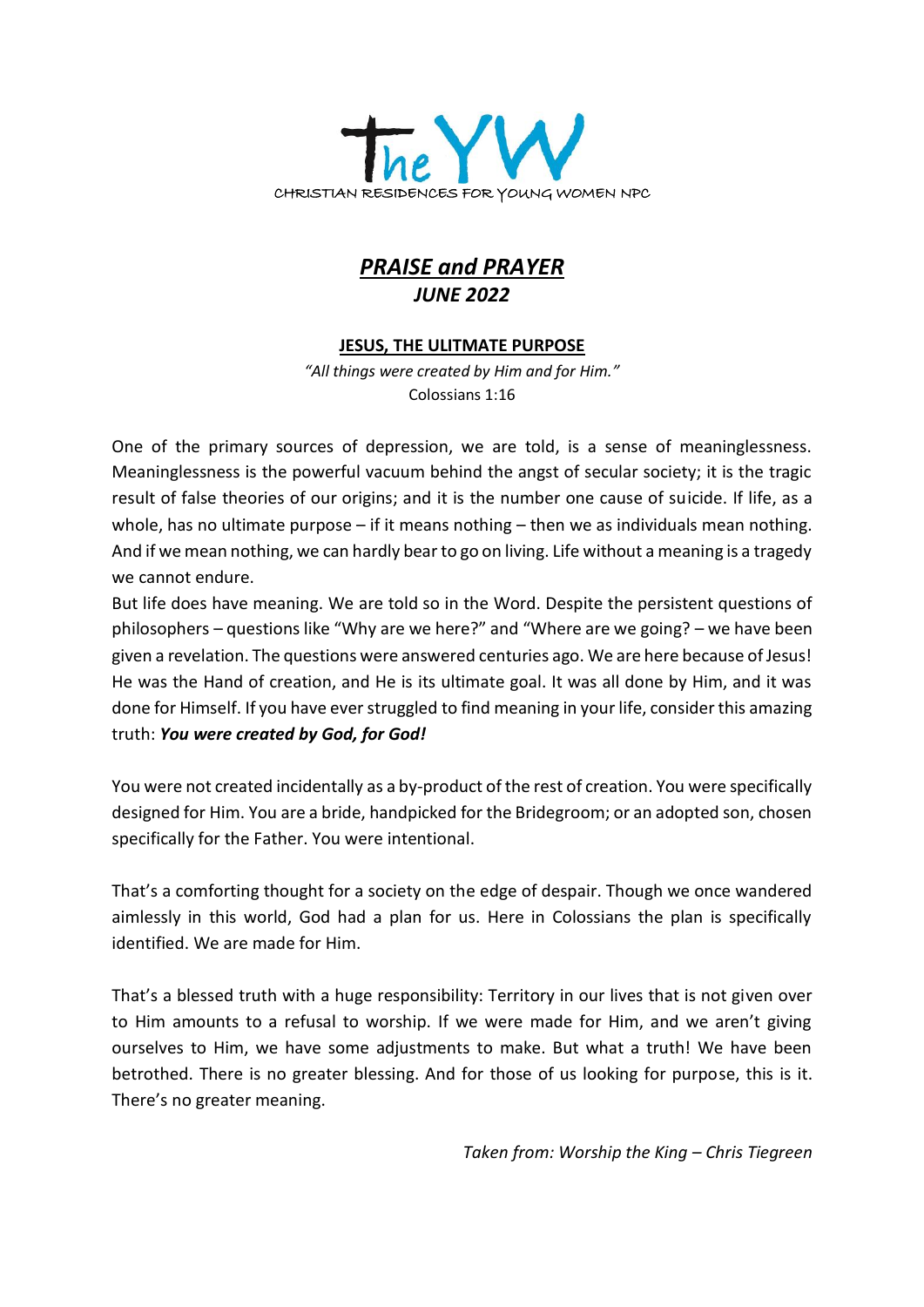#### **BLOEMFONTEIN YW**

#### **PRAISE:**

- I am grateful that my husband, Willem, can be part of our YW Team helping me with the running of The YW House.
- Thankful for the amazing team that we are working with in The YW Bloem.
- We are very grateful for God's hand of protection on all of us.
- We give praise because The YW Bloem house *will* soon be full.

# **PRAYER:**

- We pray for continued safety on and around each resident as they come and go from the House.
- We pray for the Willows area to be a safe place for all of us.
- We continue to pray for a full house.
- We pray for the new managers that will take over from us; that they will fit in The YW Bloem like a hand in a glove, that they will be blessed to see an increase in the house's residents.
- We also pray that The YW Bloem will be a house of influence, a house of prayer.

# **STAFF:** *Willem and Vanessa, Mittah, Adeline and Siena*

# **CAPE TOWN YW**

# **We THANK God for:**

- our Residents and their willingness to respond to God's call;
- the applications we received for the Management position for 2023. We are delighted to announce the appointment of **Michael and Cynthia Stemmett** as the new Managers who will commence duty on  $1<sup>st</sup>$  July 2022 and work alongside Wayne and Megan for the remainder of this year;
- a successful Annual General Meeting (AGM) and a good attendance;
- Jayne and David-John Dewsnap's attendance at our AGM and for them responding to God's call to go on mission abroad in September this year. Jayne was a Resident from 2015 to 2017.
- the guests we've had over the past months;
- for the inquiries we have received for the second semester of this year;
- Claire, our Life Coach, and for the progress she has made in getting closer to many of our Residents;
- God's protection and provision for us as a House;
- our Staff and their dedication to this work;
- Protecting the workmen who climbed a considerable height to prune our Oak tree. The fact that the prediction that the over 100-year old Oak Tree might need to be removed because of disease was not the case and that the tree was safely and successfully pruned.

# **PRAYER for:**

- for our Residents. Many are finishing off the first semester of 2022 and have assignments, projects and exams to complete. For those who are holding back in drawing closer to God.
- more Residents for the balance of this year and for funding for many of the students who are battling to find accommodation;
- additional Committee members to be called serve on our Committee;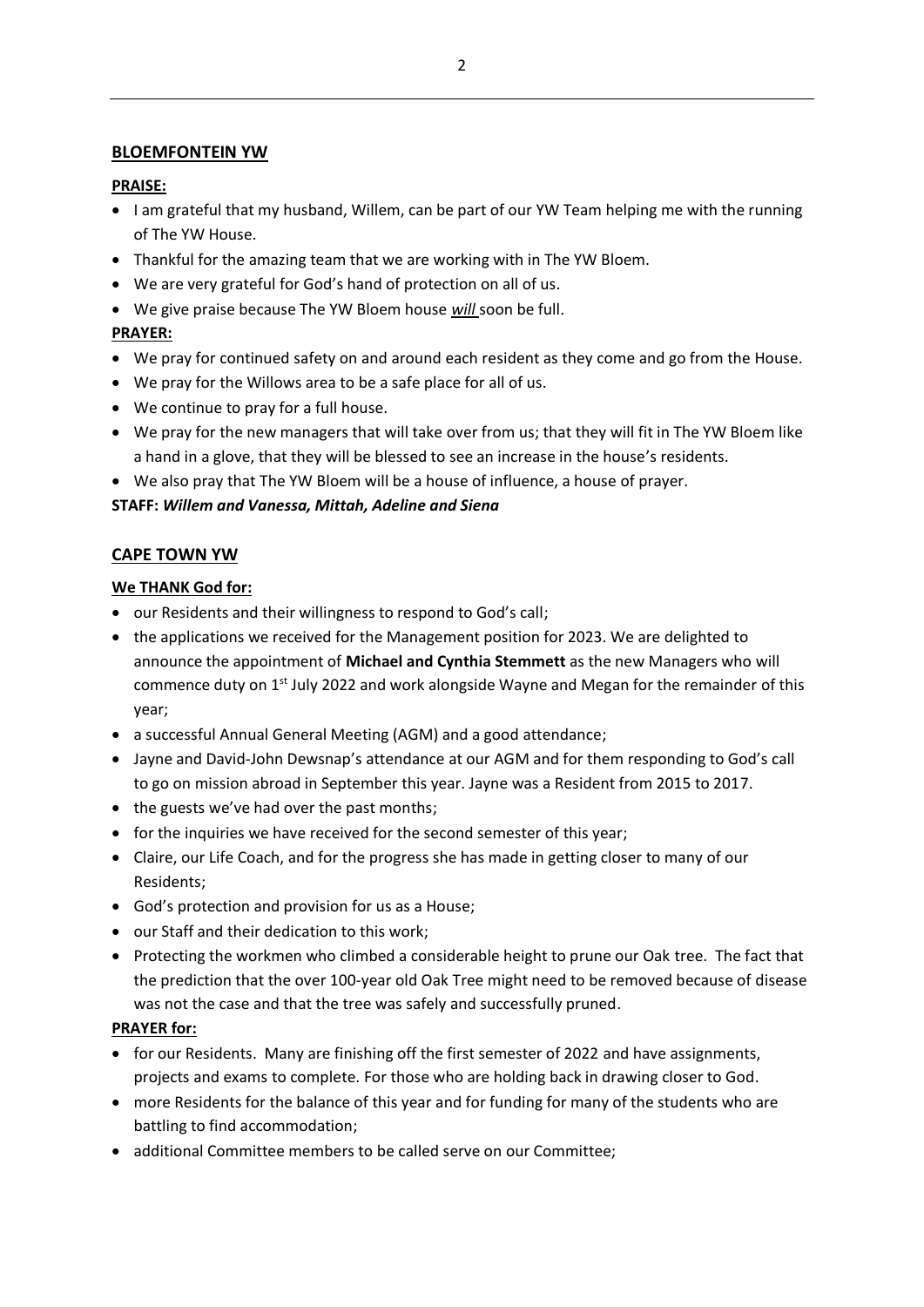- Michael and Cynthia Stemmett as they pack up their home and relocate to this residence in due course. That God will direct their paths as they find a new Church to join, settle into this House and get to know the Residents and Staff;
- Malcolm and Amanda Heldsinger's safe return from their visit to their son and his family in Canada. Amanda – for her foot to fully heal;
- protection from Covid and other winter illnesses

# **Staff:** *Distone, Terenia, Wendy, Irene, Alice, Nikki, Bernadette, Heathia, Megan and Wayne*

Psalm 143:1 *"Lord, hear my prayer, listen to my cry for mercy, in your faithfulness and righteousness come to my relief."*

# **PIETERMARITZBURG YW**

Romans 8:1 *"So now the case is closed. There remains no accusing voice of condemnation against those who are joined in life-union with Jesus, the Anointed One".*

# **PRAISE:**

- When God is for us, who can possibly be against us?
- For God's presence and power in our lives, which take us through the challenges that each of us face daily.
- For each young lady God has brought into our House this year. We are believing for hearts and minds to be changed by His Word.
- For Khwezi and Ntokozo and their dedication to the Monday Connect Group.
- For the young ladies who are working diligently through the challenges of on-line learning, electricity outages and loadshedding.
- Unfortunately, we didn't win against the builders' proposal to work on Sundays, but, praise God, they have committed to doing quieter work on that day.
- For the fact that we were able to convert the lounge into a study area which the ladies are making use of.

# **PRAYER:**

- For the young ladies as they do assignments and write tests and exams. The pressure is on.
- For our ladies to be safe, and the builders respectful of them, as they walk past the building site.
- For Simphiwe, who left us to assist her friend. Londeka's entire family was killed in a car accident. These two young ladies have to deal with all the funeral arrangements and financial paperwork. On top of all this, Simphiwe is writing the final exams of her degree in June.
- For the ladies going home after exams. May they be safe in their travels and during their time with loved ones. May they be refreshed and enthusiastic for the second semester.
- For the right ladies to join us at the end of June as two rooms become available.
- For each house to be blessed and every young lady come to know Jesus as their Lord and Savior

# **STAFF:** *Fikhile, Zodwa, Jackson, Fred and Penny*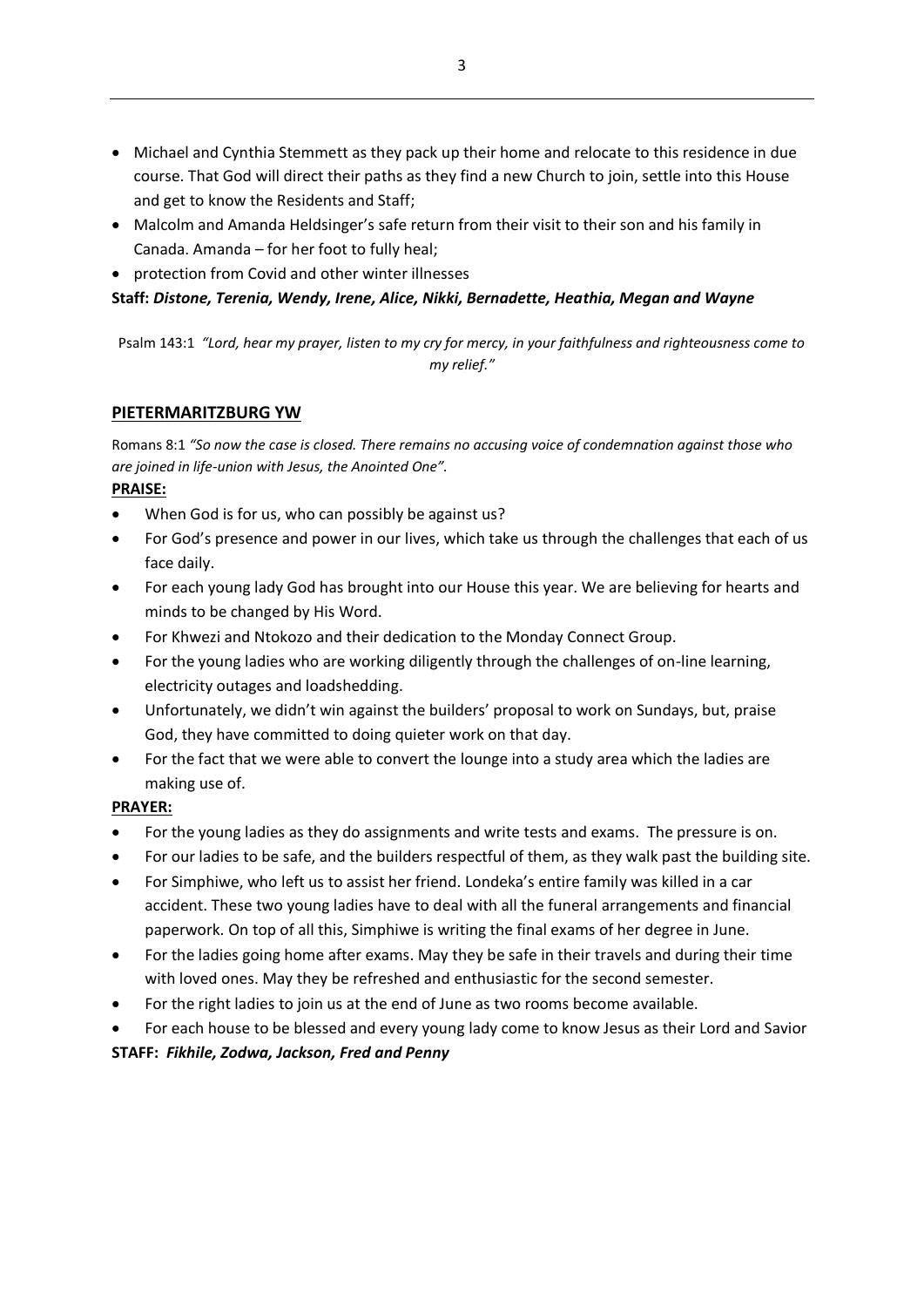# **THE YW NATIONAL OFFICE**

#### **PRAISE:**

- We give thanks and praise to the Lord for His provision of new Managers for The YW CT in answer to our prayers. **Mike and Cynthia Stemmett** will begin working with Wayne and Megan from the  $1<sup>st</sup>$  July to ensure a good handover of duties.
- We also praise God for **Willem and Vanessa McKuur** who have agreed to manage the Bloemfontein YW until the end of 2022 while we endeavour to get a new couple as Managers.
- We thank God for our Managers. We greatly appreciate each of them and praise God for His hand of wisdom and guidance upon each one.
- We thank God for the safe trip taken by Margrit and Noreen to attend the Cape Town YW's AGM in May whilst also being able to interview the candidates for the Management positions and to ratify them as National Workers.
- We praise God for the young women He is directing into the Houses for 2022 so that each House will be filled.
- We thank God for the people who assist in the spiritual ministry that is done in each House. This is the heart of our YW's vision and mission and we are so blessed to know that many of the Residents respond to God's call.
- We also give thanks for the many people involved in the work of The YW voluntarily: all the Local Association Committee members; all EXCO members, and the Trustees of our YW Trust. We ask that God continues to keep each one safe and healthy throughout the year.

#### **PLEASE PRAY:**

- That the advert in the **July** issue of the *Joy magazine* will bring in suitable applications for the Bloemfontein YW management positions. We would like to have a couple in there by the 1<sup>st</sup> September so they can work alongside Willem and Vanessa for a while.
- For **Mike and Cynthia Stemmett** as they finalise things before moving to the Cape Town YW in early July.
- We pray that each House's Residents will be girls who are hungry to grow in knowledge and wisdom in order to pass their exams, but also with a hunger and thirst to know the Truth and to meet with Christ as their personal Lord and Saviour.
- For God's protection over each of our YW Houses, the Managers, their Staff and Committees throughout 2022.
- We pray for the young women who minister in the local universities of Pretoria and Johannesburg under the 'umbrella' of Campus Outreach. We pray for the Holy Spirit to give them godly wisdom and to direct and guide them in their daily ministry.
- Please keep the following Retired Workers in your prayers: Cheryl Hooper (EL) and Beverley Green (PE/Q).
- Please also keep our still serving and ex-Missionary ladies in prayer: Denise Atkins (CT); Heather Simkin and Jeanette Lelliott (Comoro Islands); Lynne (and Nick) Swanepoel (UK) and Margy Cowell (Jhb).
- *Continue to pray for healing* for: Jean and Henri Pienaar (Jhb); Norma Green (PE); Lorna Jackson and Kathy Chetty (Dbn); Almarie Gouws and Veronica and Richard Werth (Bft). Thank you.
- **National Directors of The YW :** Margrit Temple (President); Mark Baisley (Treasurer); Alice Mathew, and Noreen Hallam (Administrator).